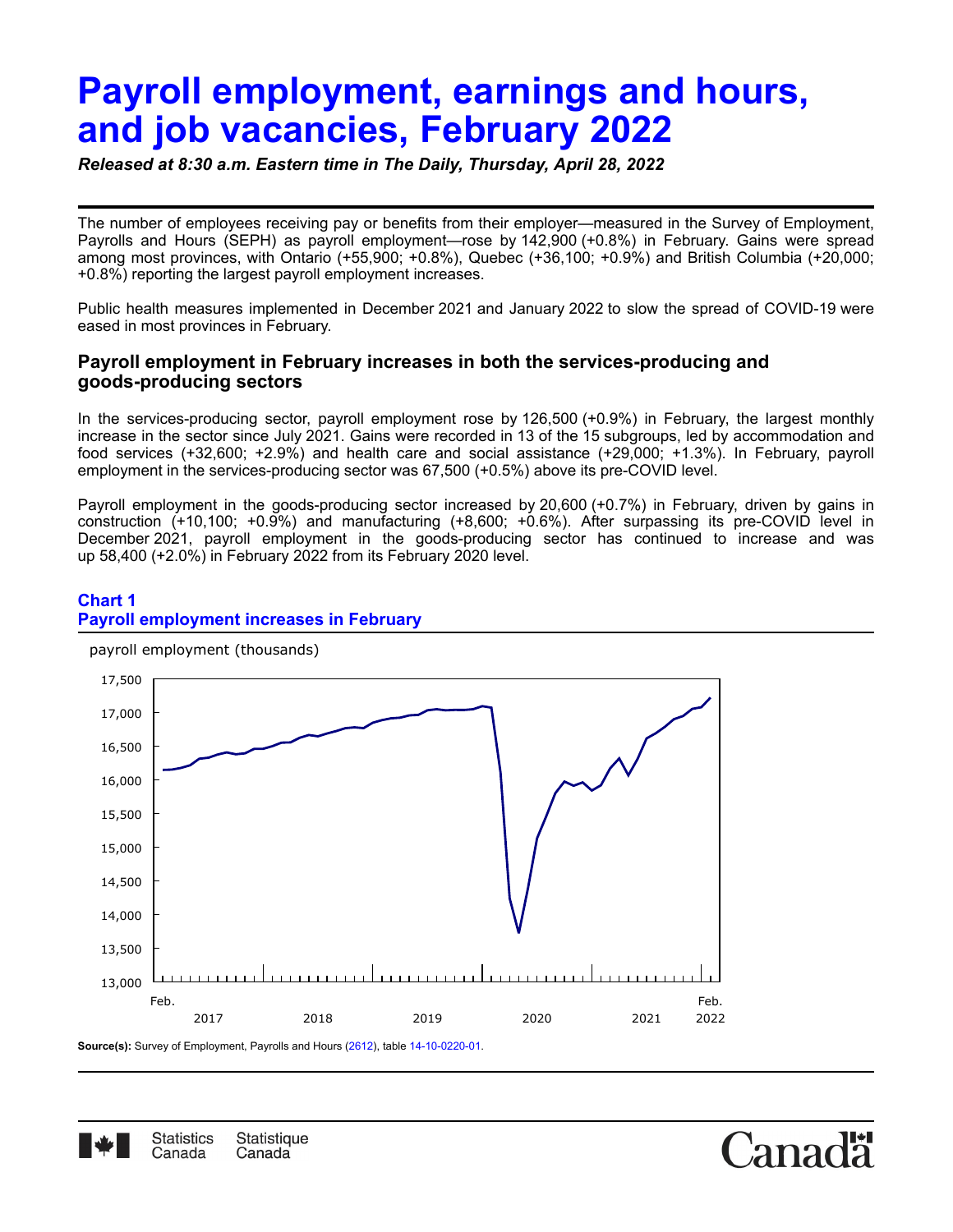# **Health care and social assistance posts largest monthly payroll employment increase since April 2021**

Payroll employment rose by 29,000 (+1.3%) in health care and social assistance in February, the largest monthly increase in the sector since April 2021. Quebec (+15,100; +2.8%) and Ontario (+7,000; +0.9%) accounted for just over three-quarters of the increase. Nationally, gains were spread across nearly all industries within the sector, with general medical and surgical hospitals (+10,800; +1.8%) recording the largest increase, followed by nursing care facilities (+3,600; +1.6%).

Year over year, payroll employment in health care and social assistance was up 6.2% (+129,100) in February.

# **Information and cultural industries sector recovers all of its January payroll employment loss in February**

Payroll employment in the information and cultural industries sector increased by 6,900 (+1.9%) in February, more than offsetting a decline of 5,800 (-1.6%) in January. February payroll employment gains were driven by the motion picture and video industries (+3,000; +4.8%) and software publishers (+1,500; +2.5%).

Compared with February 2020, payroll employment in the information and cultural industries sector was up 4.1% (+14,600) in February 2022, however, industries have recovered at a different pace. Software publishers (+11,200; +22.3%) and data processing, hosting, and related services (+8,100; +36.8%), two industries potentially benefiting from the increase in remote work, have accounted for nearly all of the payroll employment increase since February 2020. In contrast, newspaper, periodical, book and directory publishers (-2,100; -8.3%) saw the largest decline since the onset of the pandemic, followed by radio and television broadcasting (-1,400; -4.8%).

# **Average weekly earnings little changed in February**

Average weekly earnings were little changed in February at \$1,161.

Year over year, average weekly earnings were up 2.4% in February. In general, changes in average weekly earnings can be the result of many factors, including changes in the composition of employment by sector, as well as wage changes within specific sectors. Over the last year, two sectors with the lowest average weekly earnings—accommodation and food services (\$455 in February 2022) and retail trade (\$696 in February 2022)—recorded larger payroll employment growth than all other sectors (+231,600 and +134,800, respectively). The disproportionate increase in payroll employment in lower-paying sectors had the effect of pulling down the year-over-year change in average weekly earnings.

Although retail trade remained the sector with the second-lowest average weekly earnings in February, it recorded the largest year-over-year increase (+8.9% to \$696). Finance and insurance (+6.7% to \$1,588) and utilities (+6.0% to \$2,001) also recorded above-average increases. Within each sector, changes in average weekly earnings can be influenced by a number of factors, including wage growth; changes in the composition of employment by industry, occupation and level of job experience; and average hours worked per week.

# **Average weekly hours worked unchanged in February**

Average weekly hours worked was unchanged in February, but 2.2% above its pre-COVID level. Mining, quarrying, and oil and gas extraction reported the largest monthly change in average weekly hours worked (+2.9% to 41.3 hours), followed by manufacturing (+1.3% to 37.8 hours).

# **Job vacancies little changed from January 2022**

At the start of February 2022, employers were actively recruiting for an estimated 826,500 vacant positions, little changed from January.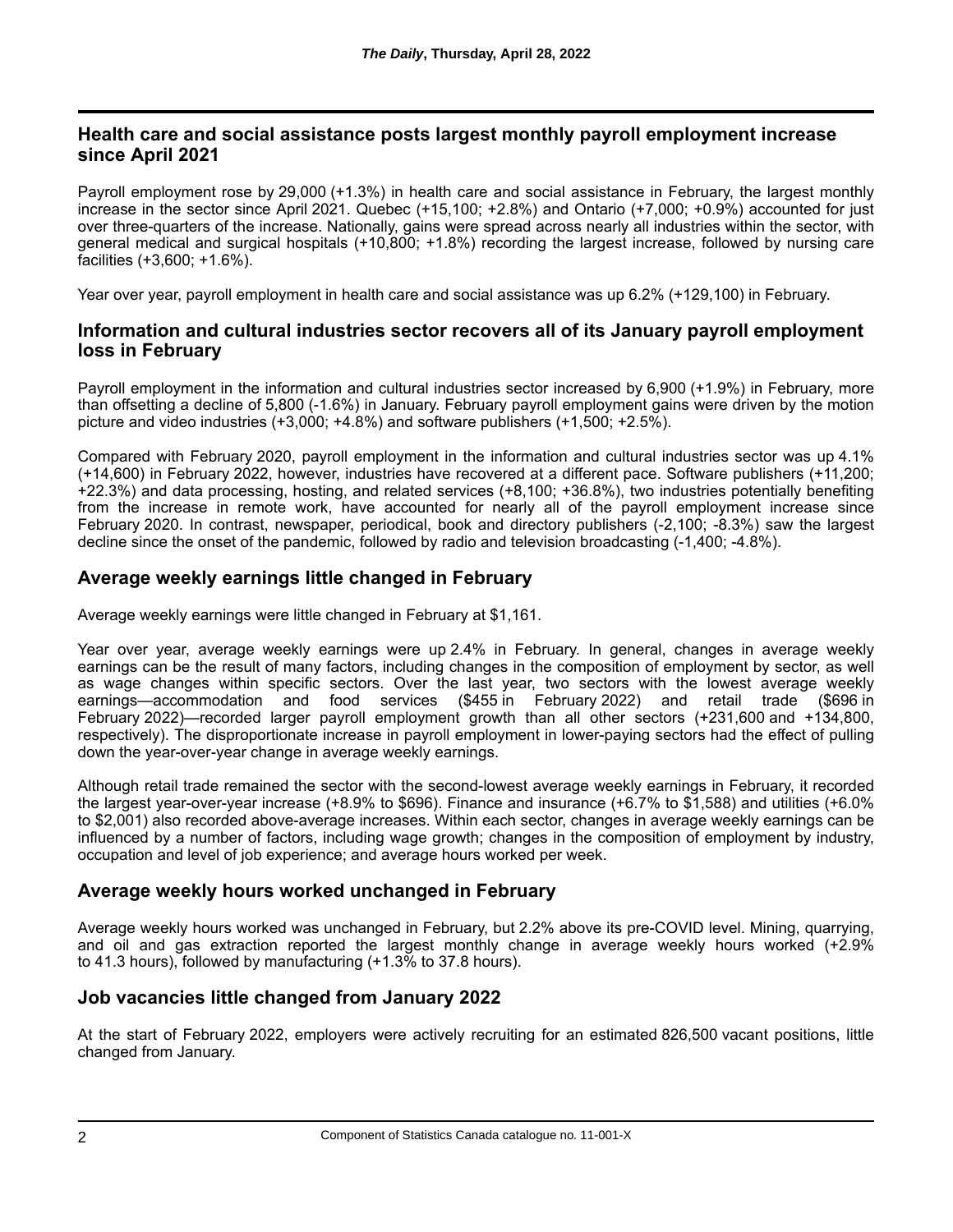The number of vacant positions was down 16.4% (-161,800) from the record high reached in September 2021 (988,300), but was 61.2% higher (+313,700) than during the first quarter of 2020, prior to the onset of the COVID-19 pandemic (data from the Job Vacancy and Wage Survey [JVWS] are not seasonally adjusted).

The job vacancy rate, which measures the number of vacant positions as a proportion of all positions (vacant and filled), was 4.9% in February, little changed from January, but up from 3.1% during the first quarter of 2020.

## **Job vacancies up in accommodation and food services**

There were 115,200 vacant positions in accommodation and food services in February, up 22.6% (+21,200) from January, coinciding with the easing of public health restrictions in many provinces. The number of vacant positions in this sector was almost twice as high (+91.0%; +54,900) as during the first quarter of 2020 (60,300). The job vacancy rate was 9.8% in February 2022, the highest across all sectors for the 10th consecutive month.

### **Job vacancies remain elevated in health care and social assistance, construction, manufacturing and retail trade sectors**

Year over year, payroll employment in health care and social assistance was up 6.2% (+129,100) (SEPH, seasonally adjusted). Despite this increase, job vacancies (133,200) were little changed from the all-time high recorded in January, potentially indicating continued strong labour demand in this sector. The job vacancy rate was 5.8%, matching the record high observed in December 2021 and January 2022.

Job vacancies were also little changed in construction (64,700), manufacturing (80,000), and retail trade (79,600) in February. Along with health care and social assistance as well as accommodation and food services, these five sectors accounted for more than half (57.2%) of total job vacancies in February.

## **Job vacancies decline in professional, scientific and technical services after hitting a record high in January**

Employers in professional, scientific and technical services were seeking to fill 66,600 vacant jobs in February, down 9.5% (-7,000) from the previous month, but 56.5% higher (+24,000) than in the first quarter of 2020. The job vacancy rate in this sector was 5.6% in February 2022.

## **Job vacancies little changed in most provinces**

On a month-over-month basis, job vacancies increased (+28.1% to 5,800) in Newfoundland and Labrador in February, while they decreased (-10.0% to 17,800) in Saskatchewan and were little changed in the other provinces.

In February, there was an average of 1.4 unemployed people for each job vacancy in Canada, down from 1.7 in January. This decrease was largely due to changes in unemployment, which increased in January (+278,000), before dropping in February (-209,000) [\(Labour Force Survey](https://www150.statcan.gc.ca/n1/daily-quotidien/220311/dq220311a-eng.htm), not seasonally adjusted). The unemployment-to-job vacancy ratios varied across Canada, with the lowest ratios in Quebec (1.0) and British Columbia (1.1), and the highest ratio in Newfoundland and Labrador (6.0). A lower ratio indicates a tighter labour market and possible labour shortages.

## **Looking ahead**

March 2022 data for SEPH and JVWS will be released on May 26, 2022. First quarter of 2022 (January to March) JVWS results will be released on June 21, 2022.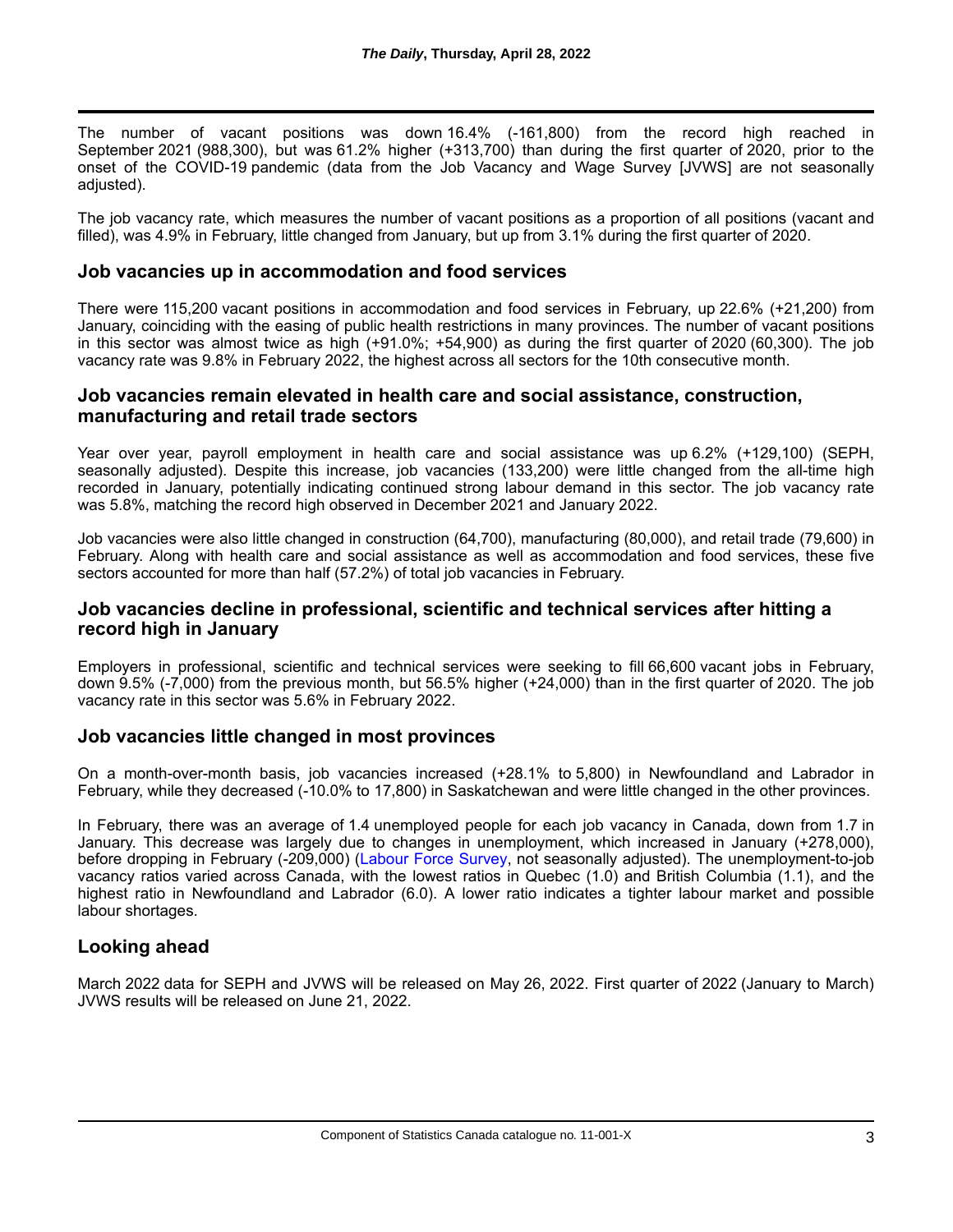# *Sustainable Development Goals*

*On January 1, 2016, the world officially began implementation of the 2030 Agenda for Sustainable [Development—the United Nations' transformative plan of action that addresses urgent global challenges over](https://www.un.org/sustainabledevelopment/development-agenda/) the next 15 years. The plan is based on 17 specific sustainable development goals.*

*The Survey of Employment, Payrolls and Hours is an example of how Statistics Canada supports the reporting on the Global Goals for Sustainable Development. This release will be used in helping to measure the following goals:*

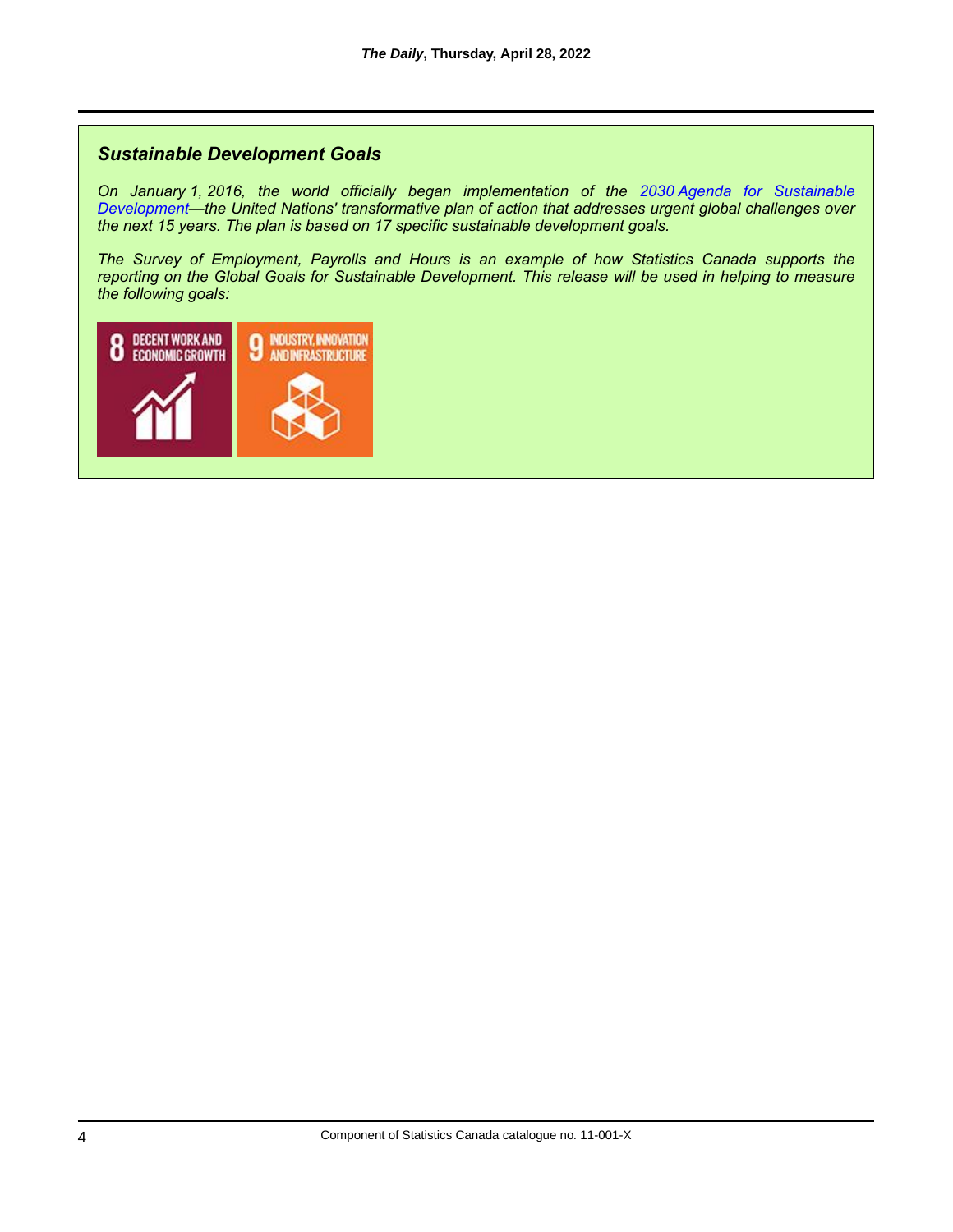#### *Note to readers*

#### *Survey of Employment, Payrolls and Hours*

*The key objective of the Survey of Employment, Payrolls and Hours (SEPH) is to provide a monthly portrait of the level of earnings, employment and hours worked, by detailed industry, at the national, provincial and territorial levels.*

*Payroll employment, as measured by the SEPH, refers to the number of employees receiving pay or benefits (employment income) during a given month. The survey excludes the self-employed, owners and partners of unincorporated businesses and professional practices, and employees in the agricultural sector.*

*SEPH estimates are produced by integrating information from three sources: a census of approximately 1 million payroll deduction records provided by the Canada Revenue Agency; the Business Payrolls Survey, which collects data from a sample of 15,000 establishments; and administrative records of federal, provincial and territorial public administration employment, provided by these levels of government.*

*Estimates of average weekly earnings and hours worked are based on a sample and are therefore subject to sampling variability. This analysis focuses on differences between estimates that are statistically significant at the 68% confidence level. Payroll employment estimates are based on a census of administrative records and are not subject to sampling variability.*

*With each release of SEPH data, data for the preceding month are revised. Users are encouraged to use the most up-to-date data available for each month.*

*Statistics Canada also produces employment estimates from its Labour Force Survey (LFS). The LFS is a monthly household survey, the main objective of which is to divide the working-age population into three mutually exclusive groups: the employed (including the self-employed), the unemployed and those not in the labour force. This survey is the official source for the unemployment rate, and it collects data on the sociodemographic characteristics of all those in the labour market.*

*As a result of conceptual and methodological differences, estimates of changes from the SEPH and the LFS differ occasionally. However, the trends in the data are similar. For a more in-depth discussion of the conceptual differences between employment measures from the LFS and the SEPH, refer to Section 8 of the Guide to the Survey of Employment, Payrolls and Hours ([72-203-G](https://www150.statcan.gc.ca/en/catalogue/72-203-G)).*

*Unless otherwise stated, this release presents seasonally adjusted data, which facilitate month-to-month comparisons because the [effects of seasonal variations are removed. For more information on seasonal adjustment, see](http://www.statcan.gc.ca/eng/dai/btd/sad-faq) Seasonally adjusted data – Frequently asked questions.*

*Non-farm payroll employment data are for all hourly and salaried employees and for the "other employees" category, which includes piece-rate and commission-only employees.*

*Unless otherwise specified, average weekly hours data are for hourly and salaried employees only and exclude businesses that could not be classified to a North American Industry Classification System (NAICS) code.*

*All earnings data include overtime and exclude businesses that could not be classified to a NAICS code. Earnings data are based on gross taxable payroll before source deductions. Average weekly earnings are derived by dividing total weekly earnings by the number of employees.*

#### *Job Vacancy and Wage Survey*

*Beginning with the release of October 2020 data, preliminary monthly estimates from the Job Vacancy and Wage Survey (JVWS) are published on a monthly basis. These estimates provide more timely information on the number of job vacancies and the job vacancy rate by province and by industrial sector.*

*JVWS collection is done on a quarterly basis. The quarterly sample of business locations is allocated to the three collection months of the quarter, approximately balanced by province and by industrial sector across each of the three months. This allows both quarterly and monthly estimates to be produced.*

*The JVWS also provides comprehensive quarterly data on job vacancies by industrial sector and detailed occupation for Canada and the provinces, territories and economic regions; offered hourly wages; and job vacancy characteristics. Quarterly data for the second and third quarters of 2020 are unavailable because survey operations were temporarily suspended during the COVID-19 pandemic. More information about the concepts and use of data from the JVWS is available in the Guide to the Job Vacancy and Wage Survey ([75-514-G](https://www150.statcan.gc.ca/en/catalogue/75-514-G)).*

*Preliminary monthly estimates are produced for job vacancies, job vacancy rates and payroll employment using available responses from business locations sampled in the corresponding reference month. The reference period for the JVWS is the first day of the respective month.*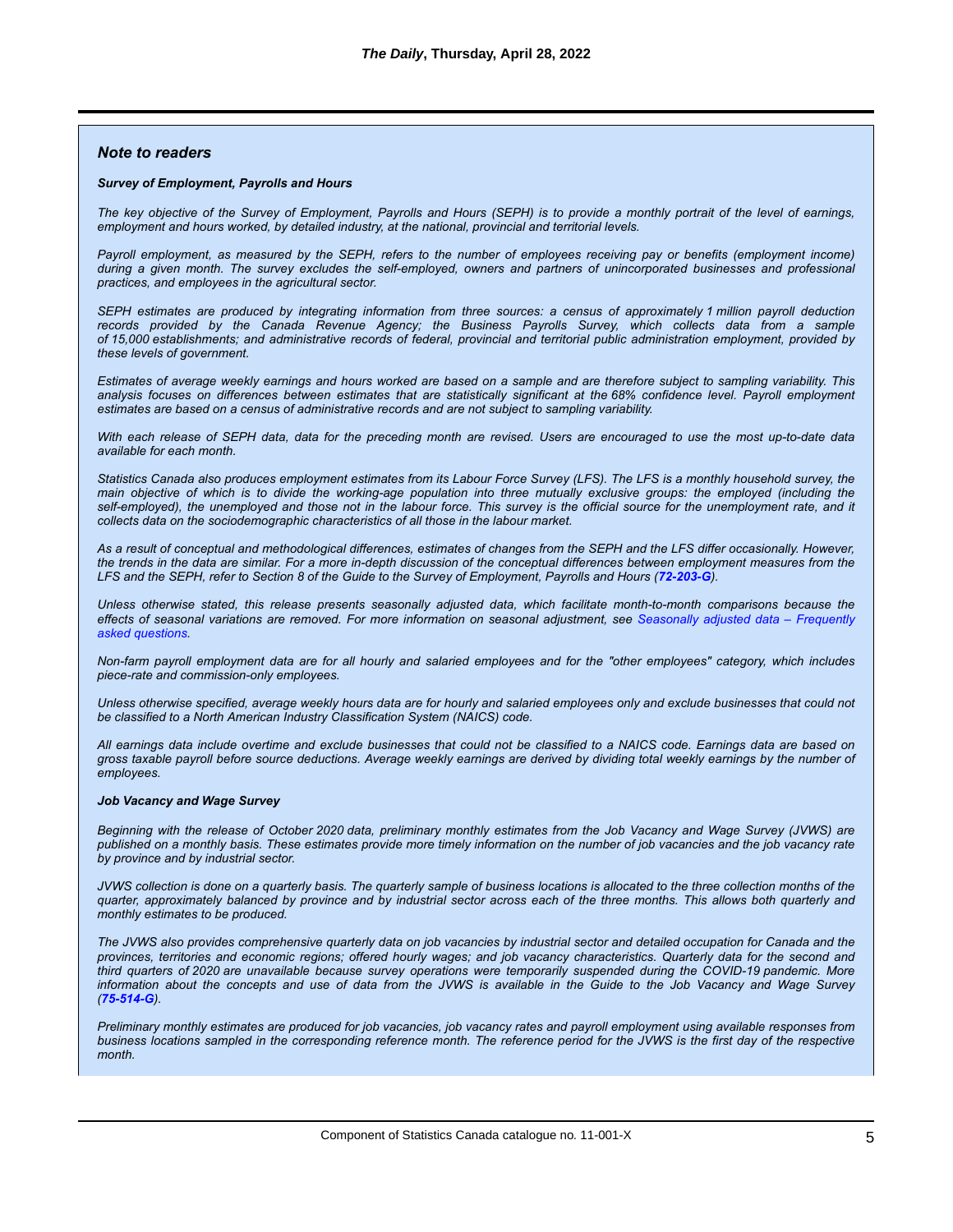*These preliminary monthly estimates are revised and finalized when the corresponding quarterly estimates are released or shortly thereafter. Users are encouraged to use the most up-to-date data available for each month.*

*JVWS estimates are not seasonally adjusted. Therefore, month-to-month and quarter-to-quarter comparisons should be interpreted with caution as they may reflect seasonal movements.*

*While JVWS employment is calibrated to the SEPH, SEPH payroll employment and JVWS preliminary monthly employment figures may differ because of calibration grouping and differences in scope and reference period.*

*LFS data used in this Daily release are non–seasonally adjusted (unless otherwise specified).*

#### *Real-time data tables*

*Real-time data tables 14-10-0357-01, 14-10-0358-01, 14-10-0331-01 and 14-10-0332-01 will be updated on May 16, 2022.*

#### *Next release*

*Data on payroll employment, earnings and hours, and job vacancies for March 2022 will be released on May 26, 2022.*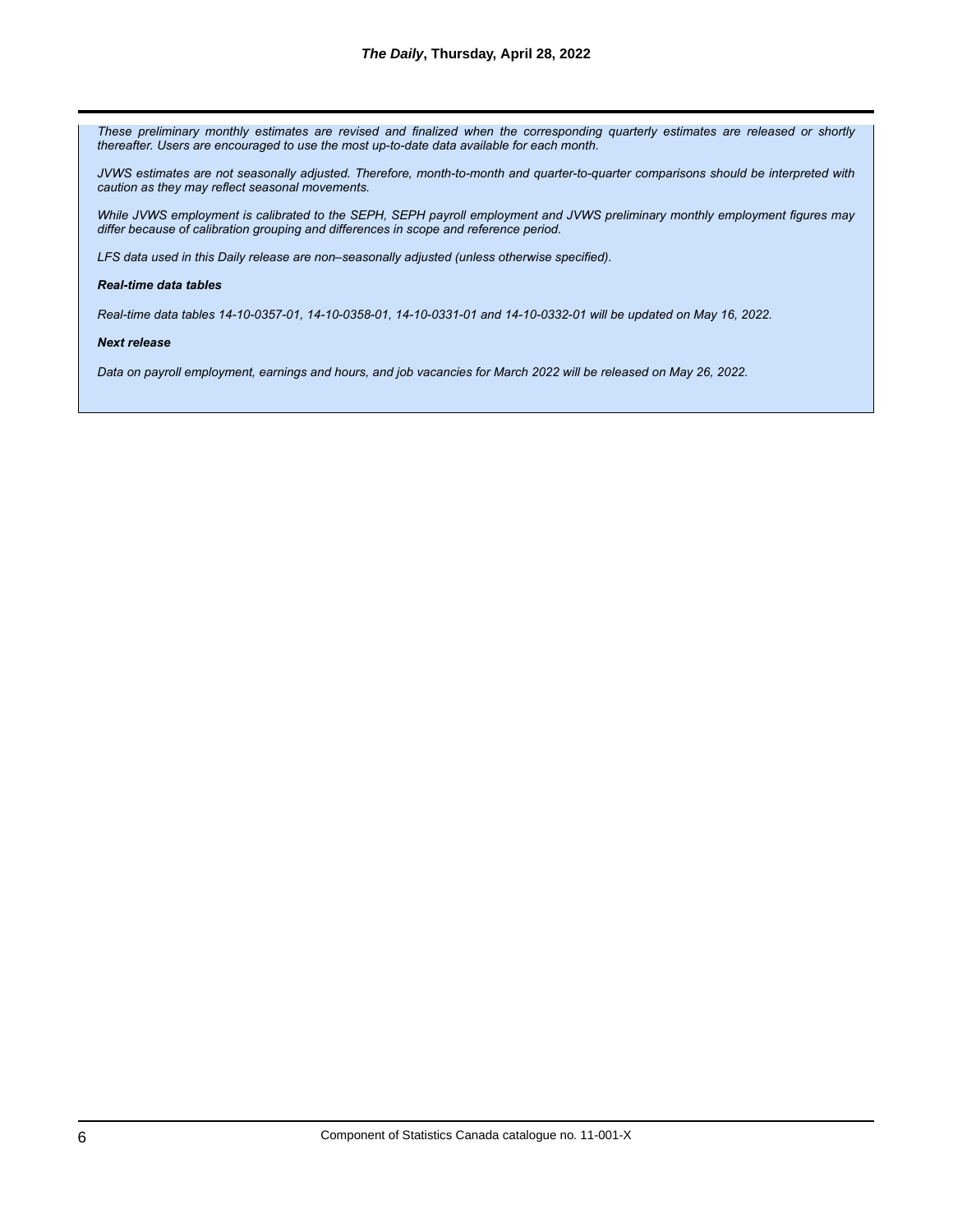### **Table 1**

# **Average weekly earnings (including overtime) for all employees – Seasonally adjusted**

|                                                                                             | February<br>2021 | January<br>2022 <sup>r</sup> | February<br>2022 <sup>p</sup> | January to<br>February<br>2022 | February<br>2021 to<br>February | January to<br>February<br>2022 | February<br>2021 to<br>February |
|---------------------------------------------------------------------------------------------|------------------|------------------------------|-------------------------------|--------------------------------|---------------------------------|--------------------------------|---------------------------------|
|                                                                                             |                  |                              |                               |                                | 2022                            |                                | 2022                            |
|                                                                                             |                  | current dollars              |                               | change in current dollars      |                                 | % change                       |                                 |
| Sector aggregate <sup>1</sup>                                                               | 1,134.58         | 1,156.85                     | 1,161.49                      | 4.64                           | 26.91                           | 0.4                            | 2.4                             |
| Forestry, logging and support                                                               | 1,253.52         | 1,259.39                     | 1,202.08                      | $-57.31$                       | $-51.44$                        | $-4.6$                         | $-4.1$                          |
| Mining, quarrying, and oil and gas extraction                                               | 2,134.48         | 2,221.72                     | 2,186.39                      | $-35.33$                       | 51.91                           | $-1.6$                         | 2.4                             |
| Utilities                                                                                   | 1,887.46         | 1,909.29                     | 2,001.20                      | 91.91                          | 113.74                          | 4.8                            | 6.0                             |
| Construction                                                                                | 1,361.80         | 1,412.22                     | 1,421.97                      | 9.75                           | 60.17                           | 0.7                            | 4.4                             |
| Manufacturing                                                                               | 1,187.70         | 1,230.14                     | 1,253.29                      | 23.15                          | 65.59                           | 1.9                            | 5.5                             |
| Wholesale trade                                                                             | 1,341.58         | 1,375.35                     | 1,355.62                      | $-19.73$                       | 14.04                           | $-1.4$                         | 1.0                             |
| Retail trade                                                                                | 639.42           | 693.09                       | 696.16                        | 3.07                           | 56.74                           | 0.4                            | 8.9                             |
| Transportation and warehousing                                                              | 1,193.35         | 1,195.78                     | 1,213.39                      | 17.61                          | 20.04                           | 1.5                            | 1.7                             |
| Information and cultural industries                                                         | 1,642.87         | 1,563.85                     | 1,604.29                      | 40.44                          | $-38.58$                        | 2.6                            | $-2.3$                          |
| Finance and insurance                                                                       | 1,488.02         | 1,493.99                     | 1,587.90                      | 93.91                          | 99.88                           | 6.3                            | 6.7                             |
| Real estate and rental and leasing                                                          | 1,180.87         | 1,194.56                     | 1,158.72                      | $-35.84$                       | $-22.15$                        | $-3.0$                         | $-1.9$                          |
| Professional, scientific and technical services                                             | 1,516.67         | 1,577.75                     | 1,586.18                      | 8.43                           | 69.51                           | 0.5                            | 4.6                             |
| Management of companies and enterprises<br>Administrative and support, waste management and | 1,548.17         | 1,545.05                     | 1,534.10                      | $-10.95$                       | $-14.07$                        | $-0.7$                         | $-0.9$                          |
| remediation services                                                                        | 945.85           | 965.35                       | 971.91                        | 6.56                           | 26.06                           | 0.7                            | 2.8                             |
| <b>Educational services</b>                                                                 | 1,176.33         | 1,171.65                     | 1,173.08                      | 1.43                           | $-3.25$                         | 0.1                            | $-0.3$                          |
| Health care and social assistance                                                           | 992.37           | 1,033.12                     | 1,029.83                      | $-3.29$                        | 37.46                           | $-0.3$                         | 3.8                             |
| Arts, entertainment and recreation                                                          | 779.73           | 713.32                       | 711.17                        | $-2.15$                        | $-68.56$                        | $-0.3$                         | $-8.8$                          |
| Accommodation and food services                                                             | 453.79           | 455.82                       | 455.45                        | $-0.37$                        | 1.66                            | $-0.1$                         | 0.4                             |
| Other services (excluding public administration)                                            | 964.49           | 955.84                       | 980.26                        | 24.42                          | 15.77                           | 2.6                            | 1.6                             |
| Public administration                                                                       | 1,473.37         | 1,495.46                     | 1,476.09                      | $-19.37$                       | 2.72                            | $-1.3$                         | 0.2                             |
| <b>Provinces and territories</b>                                                            |                  |                              |                               |                                |                                 |                                |                                 |
| Newfoundland and Labrador                                                                   | 1,075.36         | 1,114.98                     | 1,132.05                      | 17.07                          | 56.69                           | 1.5                            | 5.3                             |
| <b>Prince Edward Island</b>                                                                 | 928.01           | 963.04                       | 962.48                        | $-0.56$                        | 34.47                           | $-0.1$                         | 3.7                             |
| Nova Scotia                                                                                 | 963.59           | 1,004.29                     | 1,006.34                      | 2.05                           | 42.75                           | 0.2                            | 4.4                             |
| New Brunswick                                                                               | 1.006.62         | 1,032.43                     | 1,040.04                      | 7.61                           | 33.42                           | 0.7                            | 3.3                             |
| Quebec                                                                                      | 1,067.84         | 1,097.20                     | 1,104.80                      | 7.60                           | 36.96                           | 0.7                            | 3.5                             |
| Ontario                                                                                     | 1,182.53         | 1,187.64                     | 1,190.96                      | 3.32                           | 8.43                            | 0.3                            | 0.7                             |
| Manitoba                                                                                    | 1,022.46         | 1,039.22                     | 1,047.59                      | 8.37                           | 25.13                           | 0.8                            | 2.5                             |
| Saskatchewan                                                                                | 1,091.76         | 1,138.71                     | 1,122.58                      | $-16.13$                       | 30.82                           | $-1.4$                         | 2.8                             |
| Alberta                                                                                     | 1,232.23         | 1,247.75                     | 1,244.49                      | $-3.26$                        | 12.26                           | $-0.3$                         | 1.0                             |
| <b>British Columbia</b>                                                                     | 1,114.21         | 1,157.19                     | 1,160.43                      | 3.24                           | 46.22                           | 0.3                            | 4.1                             |
| Yukon                                                                                       | 1.266.41         | 1,326.55                     | 1,315.39                      | $-11.16$                       | 48.98                           | $-0.8$                         | 3.9                             |
| <b>Northwest Territories</b>                                                                | 1,478.15         | 1,603.33                     | 1,569.38                      | $-33.95$                       | 91.23                           | $-2.1$                         | 6.2                             |
| Nunavut                                                                                     | 1,510.59         | 1,598.09                     | 1,539.76                      | $-58.33$                       | 29.17                           | $-3.6$                         | 1.9                             |

r revised

p preliminary

1. Sector breakdown is based on the 2017 North American Industry Classification System Version 3.0.

**Note(s):** Earnings data are based on gross payroll before source deductions.

**Source(s):** Table **[14-10-0223-01](https://www150.statcan.gc.ca/t1/tbl1/en/tv.action?pid=1410022301)**.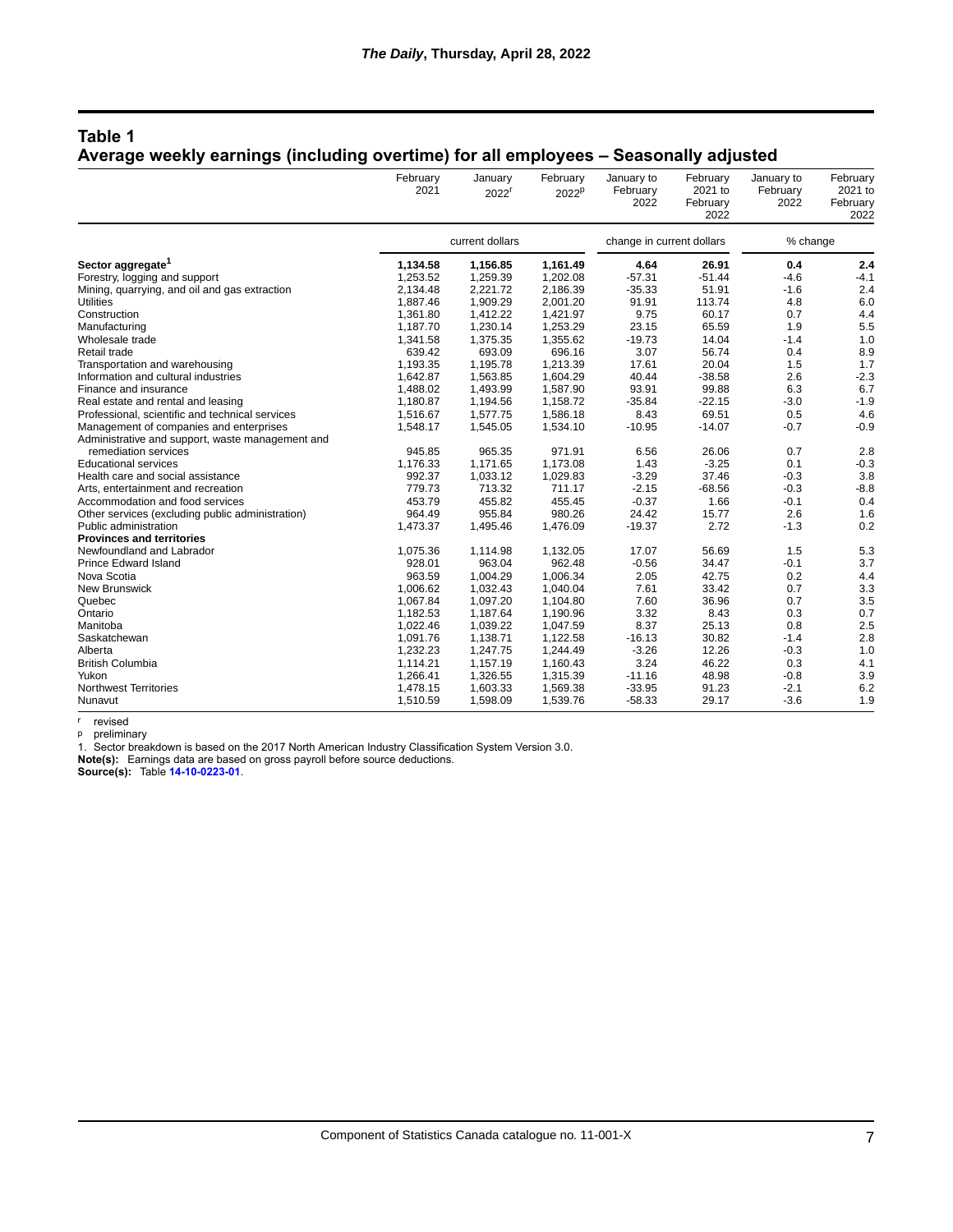# **Table 2 Number of employees – Seasonally adjusted**

|                                                                                             | February<br>2021 | January<br>2022 <sup>r</sup> | February<br>2022 <sup>p</sup> | January to<br>February<br>2022 | February<br>2021 to<br>February<br>2022 | January to<br>February<br>2022 | February<br>2021 to<br>February<br>2022 |
|---------------------------------------------------------------------------------------------|------------------|------------------------------|-------------------------------|--------------------------------|-----------------------------------------|--------------------------------|-----------------------------------------|
|                                                                                             | thousands        |                              | change in thousands           |                                | % change                                |                                |                                         |
| Sector aggregate <sup>1</sup>                                                               | 15,918.8         | 17,076.3                     | 17,219.2                      | 142.9                          | 1,300.4                                 | 0.8                            | 8.2                                     |
| Forestry, logging and support                                                               | 38.3             | 37.5                         | 38.1                          | 0.5                            | $-0.2$                                  | 1.4                            | $-0.6$                                  |
| Mining, quarrying, and oil and gas extraction                                               | 187.8            | 200.3                        | 201.5                         | 1.2                            | 13.7                                    | 0.6                            | 7.3                                     |
| Utilities                                                                                   | 122.0            | 128.1                        | 128.3                         | 0.2                            | 6.3                                     | 0.1                            | 5.1                                     |
| Construction                                                                                | 1,033.4          | 1,107.8                      | 1,117.9                       | 10.1                           | 84.5                                    | 0.9                            | 8.2                                     |
| Manufacturing                                                                               | 1,491.1          | 1,543.1                      | 1,551.7                       | 8.6                            | 60.6                                    | 0.6                            | 4.1                                     |
| Wholesale trade                                                                             | 782.9            | 806.7                        | 811.4                         | 4.7                            | 28.6                                    | 0.6                            | 3.6                                     |
| Retail trade                                                                                | 1,869.5          | 1,998.9                      | 2,004.4                       | 5.5                            | 134.8                                   | 0.3                            | 7.2                                     |
| Transportation and warehousing                                                              | 764.9            | 784.9                        | 791.3                         | 6.4                            | 26.3                                    | 0.8                            | 3.4                                     |
| Information and cultural industries                                                         | 344.6            | 364.8                        | 371.7                         | 6.9                            | 27.1                                    | 1.9                            | 7.9                                     |
| Finance and insurance                                                                       | 749.9            | 785.8                        | 790.3                         | 4.5                            | 40.4                                    | 0.6                            | 5.4                                     |
| Real estate and rental and leasing                                                          | 256.1            | 277.8                        | 278.5                         | 0.7                            | 22.4                                    | 0.3                            | 8.7                                     |
| Professional, scientific and technical services                                             | 1,009.5          | 1,124.3                      | 1,134.7                       | 10.4                           | 125.2                                   | 0.9                            | 12.4                                    |
| Management of companies and enterprises<br>Administrative and support, waste management and | 116.6            | 123.3                        | 125.1                         | 1.8                            | 8.5                                     | 1.5                            | 7.3                                     |
| remediation services                                                                        | 785.6            | 819.2                        | 824.7                         | 5.5                            | 39.1                                    | 0.7                            | 5.0                                     |
| <b>Educational services</b>                                                                 | 1,301.2          | 1,372.7                      | 1,377.9                       | 5.3                            | 76.8                                    | 0.4                            | 5.9                                     |
| Health care and social assistance                                                           | 2,089.8          | 2,189.9                      | 2,218.9                       | 29.0                           | 129.1                                   | 1.3                            | 6.2                                     |
| Arts, entertainment and recreation                                                          | 186.5            | 256.5                        | 259.7                         | 3.2                            | 73.2                                    | 1.2                            | 39.2                                    |
| Accommodation and food services                                                             | 909.6            | 1,108.6                      | 1,141.2                       | 32.6                           | 231.6                                   | 2.9                            | 25.5                                    |
| Other services (excluding public administration)                                            | 478.6            | 525.9                        | 527.8                         | 1.8                            | 49.1                                    | 0.3                            | 10.3                                    |
| Public administration                                                                       | 1,136.3          | 1,200.1                      | 1,208.4                       | 8.2                            | 72.1                                    | 0.7                            | 6.3                                     |
| <b>Provinces and territories</b>                                                            |                  |                              |                               |                                |                                         |                                |                                         |
| Newfoundland and Labrador                                                                   | 207.4            | 213.0                        | 214.5                         | 1.5                            | 7.2                                     | 0.7                            | 3.5                                     |
| <b>Prince Edward Island</b>                                                                 | 69.1             | 72.4                         | 73.1                          | 0.6                            | 3.9                                     | 0.9                            | 5.7                                     |
| Nova Scotia                                                                                 | 415.0            | 426.7                        | 430.6                         | 3.9                            | 15.7                                    | 0.9                            | 3.8                                     |
| New Brunswick                                                                               | 324.2            | 334.4                        | 338.2                         | 3.9                            | 14.0                                    | 1.2                            | 4.3                                     |
| Quebec                                                                                      | 3,600.7          | 3,867.5                      | 3,903.6                       | 36.1                           | 302.9                                   | 0.9                            | 8.4                                     |
| Ontario                                                                                     | 6,108.5          | 6,605.0                      | 6,660.8                       | 55.9                           | 552.4                                   | 0.8                            | 9.0                                     |
| Manitoba                                                                                    | 582.5            | 616.3                        | 619.4                         | 3.1                            | 36.8                                    | 0.5                            | 6.3                                     |
| Saskatchewan                                                                                | 464.2            | 489.6                        | 490.2                         | 0.6                            | 26.0                                    | 0.1                            | 5.6                                     |
| Alberta                                                                                     | 1,839.2          | 1,976.8                      | 1,993.6                       | 16.8                           | 154.4                                   | 0.8                            | 8.4                                     |
| <b>British Columbia</b>                                                                     | 2,240.0          | 2,404.8                      | 2,424.8                       | 20.0                           | 184.8                                   | 0.8                            | 8.2                                     |
| Yukon                                                                                       | 22.5             | 23.5                         | 23.5                          | $-0.1$                         | 1.0                                     | $-0.3$                         | 4.4                                     |
| <b>Northwest Territories</b>                                                                | 25.8             | 26.8                         | 26.8                          | $-0.0$                         | 1.0                                     | $-0.2$                         | 4.0                                     |
| Nunavut                                                                                     | 19.8             | 19.5                         | 20.2                          | 0.7                            | 0.3                                     | 3.5                            | 1.6                                     |

r revised

p preliminary

1. Sector breakdown is based on the 2017 North American Industry Classification System Version 3.0.

**Source(s):** Table **[14-10-0223-01](https://www150.statcan.gc.ca/t1/tbl1/en/tv.action?pid=1410022301)**.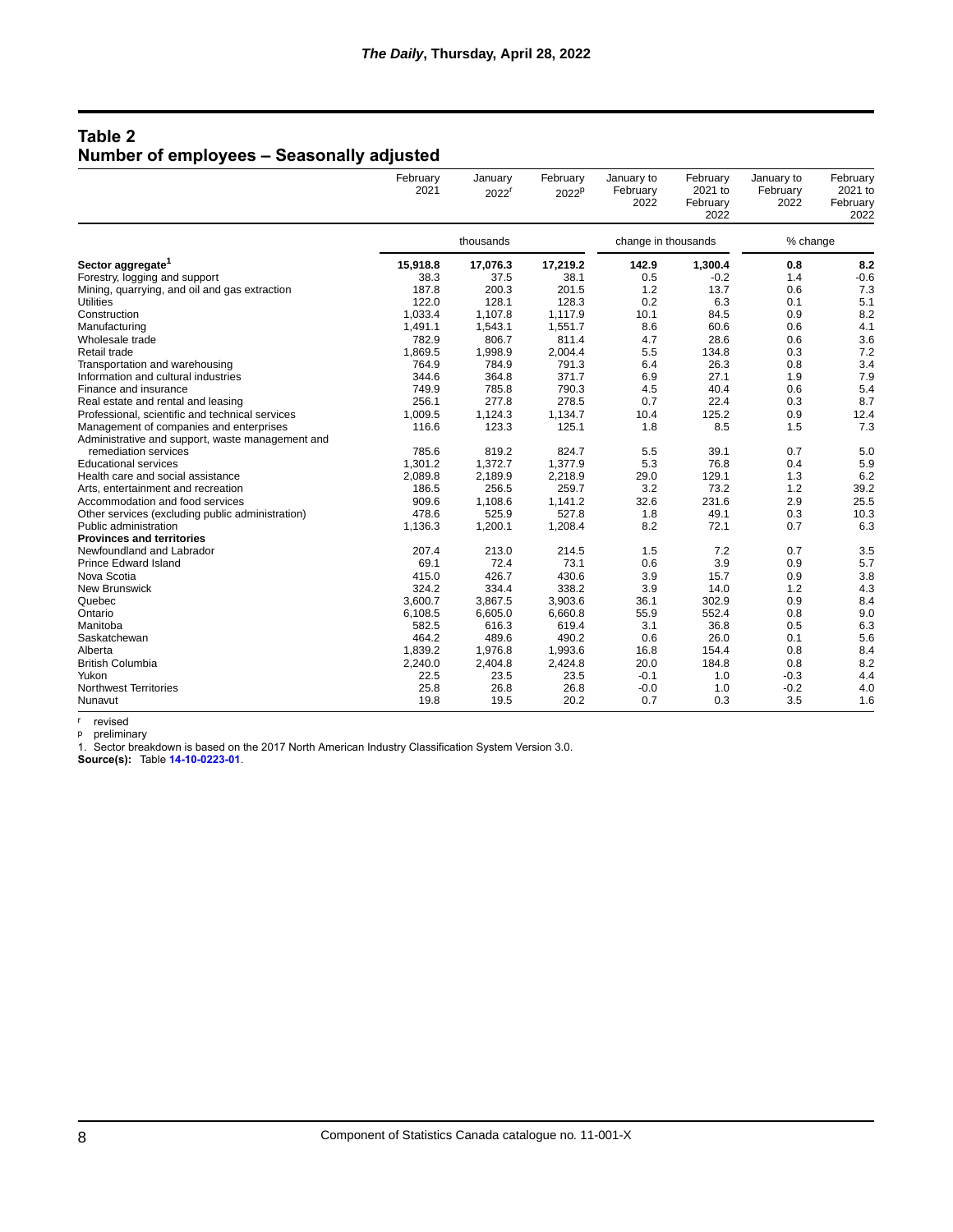## **Table 3 Job vacancies and job vacancy rate, unadjusted for seasonality1**

|                                                                       | February 2022 <sup>p</sup><br>Payroll employment <sup>2</sup> | February 2022 <sup>p</sup><br>Job vacancies | February 2022 <sup>p</sup><br>Job vacancy rate |
|-----------------------------------------------------------------------|---------------------------------------------------------------|---------------------------------------------|------------------------------------------------|
|                                                                       | thousands                                                     |                                             | %                                              |
| Sector aggregate <sup>3</sup>                                         | 15,939.0                                                      | 826.5                                       | 4.9                                            |
| Agriculture, forestry, fishing and hunting                            | 201.1                                                         | 10.6                                        | 5.0                                            |
| Mining, quarrying, and oil and gas extraction                         | 189.6                                                         | 10.9                                        | 5.4                                            |
| Utilities                                                             | 126.4                                                         | 2.6                                         | 2.0                                            |
| Construction                                                          | 1,007.6                                                       | 64.7                                        | 6.0                                            |
| Manufacturing                                                         | 1,499.3                                                       | 80.0                                        | 5.1                                            |
| Wholesale trade                                                       | 801.2                                                         | 37.9                                        | 4.5                                            |
| Retail trade                                                          | 1,996.6                                                       | 79.6                                        | 3.8                                            |
| Transportation and warehousing                                        | 788.5                                                         | 43.9                                        | 5.3                                            |
| Information and cultural industries                                   | 366.0                                                         | 18.3                                        | 4.8                                            |
| Finance and insurance                                                 | 786.4 <sup>E</sup>                                            | 23.5                                        | 2.9 <sup>E</sup>                               |
| Real estate and rental and leasing                                    | 271.4                                                         | 7.9                                         | 2.8                                            |
| Professional, scientific and technical services                       | 1,116.7                                                       | 66.6                                        | 5.6                                            |
| Management of companies and enterprises                               | 123.5                                                         | 5.0                                         | 3.9                                            |
| Administrative and support, waste management and remediation services | 784.5                                                         | 48.0                                        | 5.8                                            |
| <b>Educational services</b>                                           | 1,406.5                                                       | 16.1                                        | 1.1                                            |
| Health care and social assistance                                     | 2,175.7                                                       | 133.2                                       | 5.8                                            |
| Arts, entertainment and recreation                                    | 226.1                                                         | 13.8                                        | 5.8                                            |
| Accommodation and food services                                       | 1,062.4                                                       | 115.2                                       | 9.8                                            |
| Other services (excluding public administration)                      | 513.8                                                         | 31.6                                        | 5.8                                            |
| Public administration <sup>4</sup>                                    | 496.0                                                         | 17.0                                        | 3.3                                            |
| <b>Provinces and territories</b>                                      |                                                               |                                             |                                                |
| Newfoundland and Labrador                                             | 192.7                                                         | 5.8                                         | 2.9                                            |
| <b>Prince Edward Island</b>                                           | 60.6                                                          | 2.6                                         | 4.1                                            |
| Nova Scotia                                                           | 412.3                                                         | 15.8                                        | 3.7                                            |
| New Brunswick                                                         | 281.1                                                         | 13.2                                        | 4.5                                            |
| Quebec                                                                | 3,571.8                                                       | 213.3                                       | 5.6                                            |
| Ontario                                                               | 6,204.1                                                       | 305.9                                       | 4.7                                            |
| Manitoba                                                              | 569.7                                                         | 24.4                                        | 4.1                                            |
| Saskatchewan                                                          | 457.7                                                         | 17.8                                        | 3.7                                            |
| Alberta                                                               | 1,893.2                                                       | 88.4                                        | 4.5                                            |
| <b>British Columbia</b>                                               | 2,244.5                                                       | 137.3                                       | 5.8                                            |
| Yukon                                                                 | 16.9                                                          | 1.0                                         | 5.4                                            |
| <b>Northwest Territories</b>                                          | 20.3                                                          | 0.7                                         | 3.3                                            |
| Nunavut                                                               | 14.1                                                          | 0.5                                         | 3.1                                            |

p preliminary

E use with caution

1. Estimates are preliminary before the associated quarterly data are released.

2. Job Vacancy and Wage Survey (JVWS) employment estimates may differ from Survey of Employment, Payrolls and Hours employment estimates because of calibration grouping and differences in scope and reference period. Additionally, JVWS data are not seasonally adjusted.

3. Sector breakdown is based on the 2017 North American Industry Classification System Version 3.0.

4. Excluding provincial, territorial and federal public administration, as well as international and other extraterritorial public administration.

**Source(s):** Tables **[14-10-0371-01](https://www150.statcan.gc.ca/t1/tbl1/en/tv.action?pid=1410037101)** and **[14-10-0372-01](https://www150.statcan.gc.ca/t1/tbl1/en/tv.action?pid=1410037201)**.